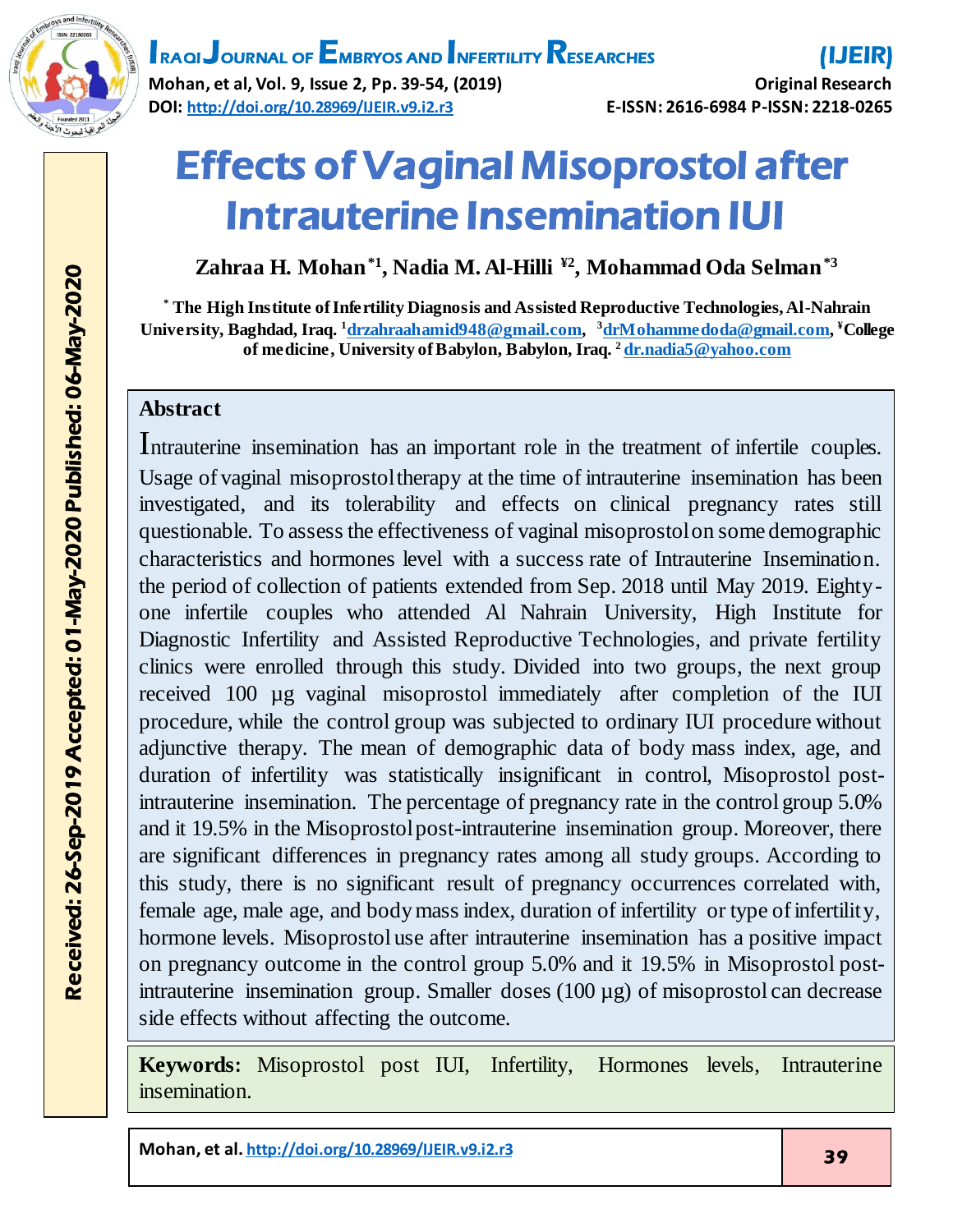#### *1. Introduction*

Infertility is a failure to give birth after one year or longer is defined (Who [\[1\]](#page-10-0) ). The major reasons for the infertility of the lady will vary in different societies. Ovulatory disorders, tubal damage, and uterine disorders are the most common causes (Bickerstaff, HMD [\[2\]](#page-10-1) ). Menstruation is the repeated, Organizer shedding of the uterine coating in response to the hypothalamus, pituitary, and ovarian hormone interactions. The menstrual cycle can also be divided into two stages: follicular or proliferative, luteal, or secretory (Abbara, et al. [\[3\]](#page-10-2)). Ovulation is the release of a single mature oocyte from a follicle that developed in the ovary  $(Sarapik,$  et al.  $[4]$ ). ). Intrauterine Insemination (IUI) is the first-line procedure of assisted reproductive technologies, IUI treat couples with mild male infertility (oligozoospermia, asthenozoospermia, and teratozoospermia) and female infertility (Cervical Factors, and Vaginal Factors and uterine factor), (Liu, et al.  $^{[5]}$  $^{[5]}$  $^{[5]}$ , Cytotec  $^{[6]}$  $^{[6]}$  $^{[6]}$ ). Misoprostol is a synthetic prostaglandin E1 analog, its binds with myometrial cells to cause strong myometrial contractions this agent causes softening and dilation of the cervix (Yount and Lassiter [\[7\]](#page-11-2) , Bygdeman, M. [\[8\]](#page-11-3)).

#### *2. Materials and Methods*

The period of collection of patients extended from Sep. 2018 until May 2019. Couples were randomly selected after the explanation of the procedure and taking their verbal Agreement to take part in this research. Eighty-one infertile couples who attended at the High Institute for Diagnostic Infertility and Assisted Reproductive Technologies, Al Nahrain University and This research included private fertility clinics. Patients are split into two groups, the first group received 100 µg vaginal misoprostol immediately after completion of the IUI procedure, while the control group was subjected to ordinary IUI procedure without adjunctive therapy. A detailed history is taken from all couples involved, examination including general, abdominal and genital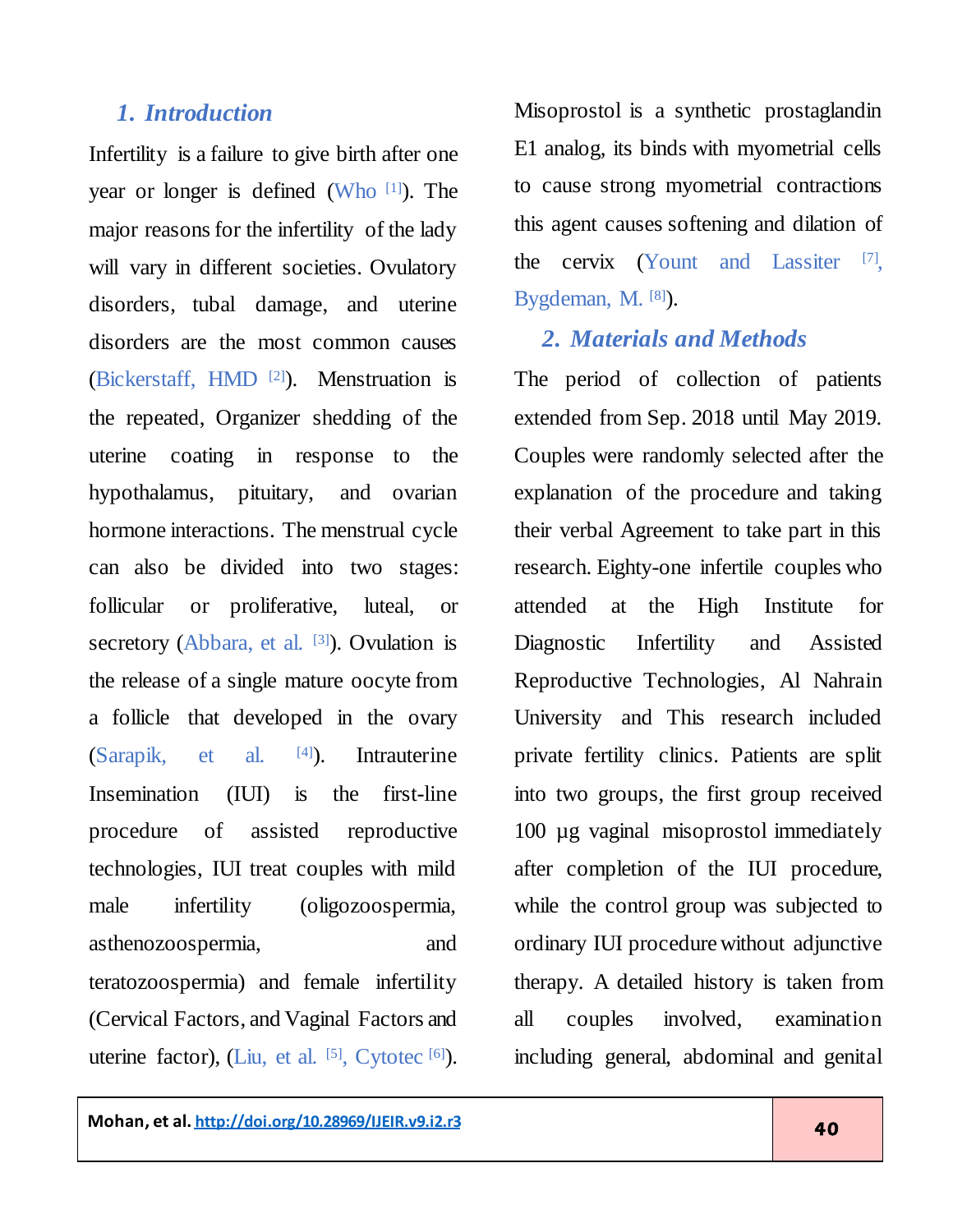tract for any abnormality, Measurements of body mass index (Nuttall, FQ [\[9\]](#page-11-4)), Hormonal profile tests (Hull, et al. [\[10\]](#page-11-5)), Hysterosalpingogram for assessment of tubal patency, SFA for male, Ovulation Induction program (Nelson, et al. [\[11\]](#page-11-6) ), In vitro activation technique for intrauterine insemination (Hindal, et al. [12]). intrauterine insemination protocol (Dujaily and Al-Dahan<sup>[\[13\]](#page-11-7)</sup>) and Follow up of pregnancy and pregnant female (Gardner, et al. [\[14\]](#page-11-8) ).

#### *3. Statistical Analysis*

Data were summarized, analyzed, and presented using statistical package for social sciences (SPSS) version 23 and Microsoft Office Excel 2010. Quantitative variables were expressed as mean and standard deviation (SD); whereas, categorical variables were expressed as number and percentage. Independent samples t-test was used to compare mean values between two groups, while Chisquare test was used to study associations between any two categorical variables;

however, Yates correction was used instead when more than 20 % of cells have expected count less than 5 and Fischer exact test when a cell or more contain an observed value of zero. The level of significance was set at  $P \le 0.05$ .

#### *4. Results*

# *a. Demographic characteristics of patients enrolled in the present study*

The demographic characteristics of subfertile patients were shown in Table (1). The means of female age of control and Misoprostol post IUI groups were statistically insignificant  $(P = 0.846)$ . Besides, there was no important difference mean age of male partners among study groups. Also, there was no significant difference in mean BMI among study groups ( $P = 0.627$ ). Regarding the duration of infertility, there was also no important variance in the duration between study groups  $(P = 0.250)$ . Moreover, the variance in the distribution of couples according to the type of infertility was also insignificant among study groups  $(P =$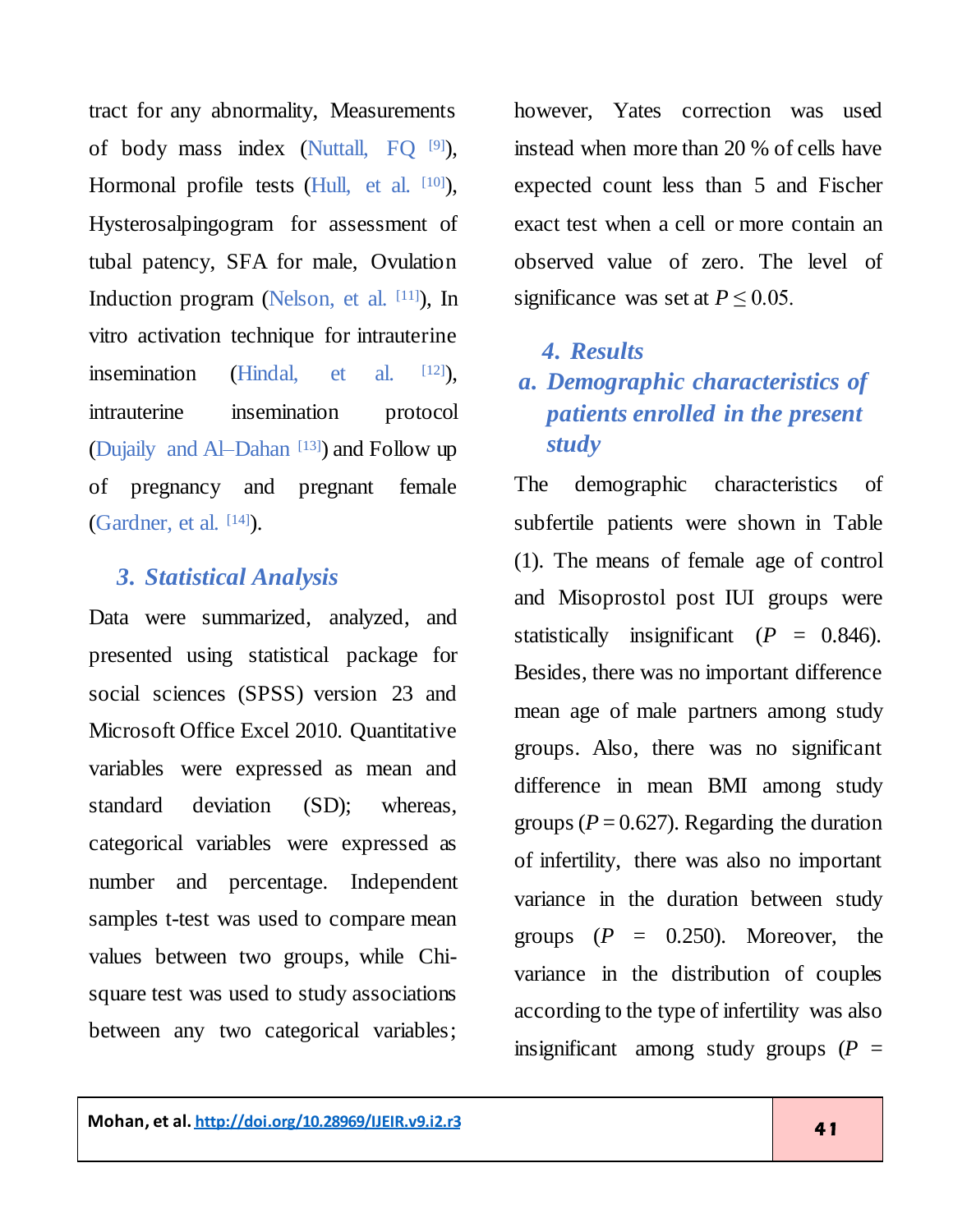0.868). The distribution of couples according to the number of previous IUI trials is demonstrated in Table (1) with no significant variation (0.392).

# *b. Serum hormonal levels in subfertile ladies joined in the present study*

 Serum hormonal levels in subfertile ladies joined in the present study were shown in Table (2). In this study, the mean and SD of  $(FSH, LH, E_2, prolactin,$ testosterone, and TSH) hormones levels of control and Misoprostol post-IUI groups were investigated, the difference was statistically insignificant.

# *c. Endometrial thickness in subfertile females joined in the present study*

Endometrial thickness in subfertile females joined in the present study was investigated, the mean endometrial thickness of control and Misoprostol post-IUI groups were  $8.20 \pm 0.63$  mm, and  $8.26$  $\pm$  1.55 mm, respectively; the difference was statistically insignificant ( $P = 0.825$ ).

# *d. Biochemical pregnancy outcome*

The biochemical pregnancy outcome according to study groups is shown in Table (3). The highest biochemical pregnancy rate was obtained by Misoprostol post-IUI group, followed by the control group, 19.5 % versus 5.0 percentage, respectively; the variance in biochemical Statistically, the pregnancy rate between the study groups significant  $(P = 0.047)$ . To evaluate factors that may predict positive biochemical pregnancy, all study groups were considered as a single group, and correlations of pregnancy outcome to all other variables were carried out. Pregnancy outcome was insignificantly correlated to any of the demographic characteristics, female age, male age, BMI, the period of infertility, or kind of infertility  $(P > 0.05)$ , as shown in Table (4). Besides, biochemical pregnancy outcome was insignificantly correlated to any of serum hormonal levels, FSH, LH, and  $E_2$ , prolactin, testosterone, TSH, or progesterone ( $P > 0.05$ ). Moreover, it was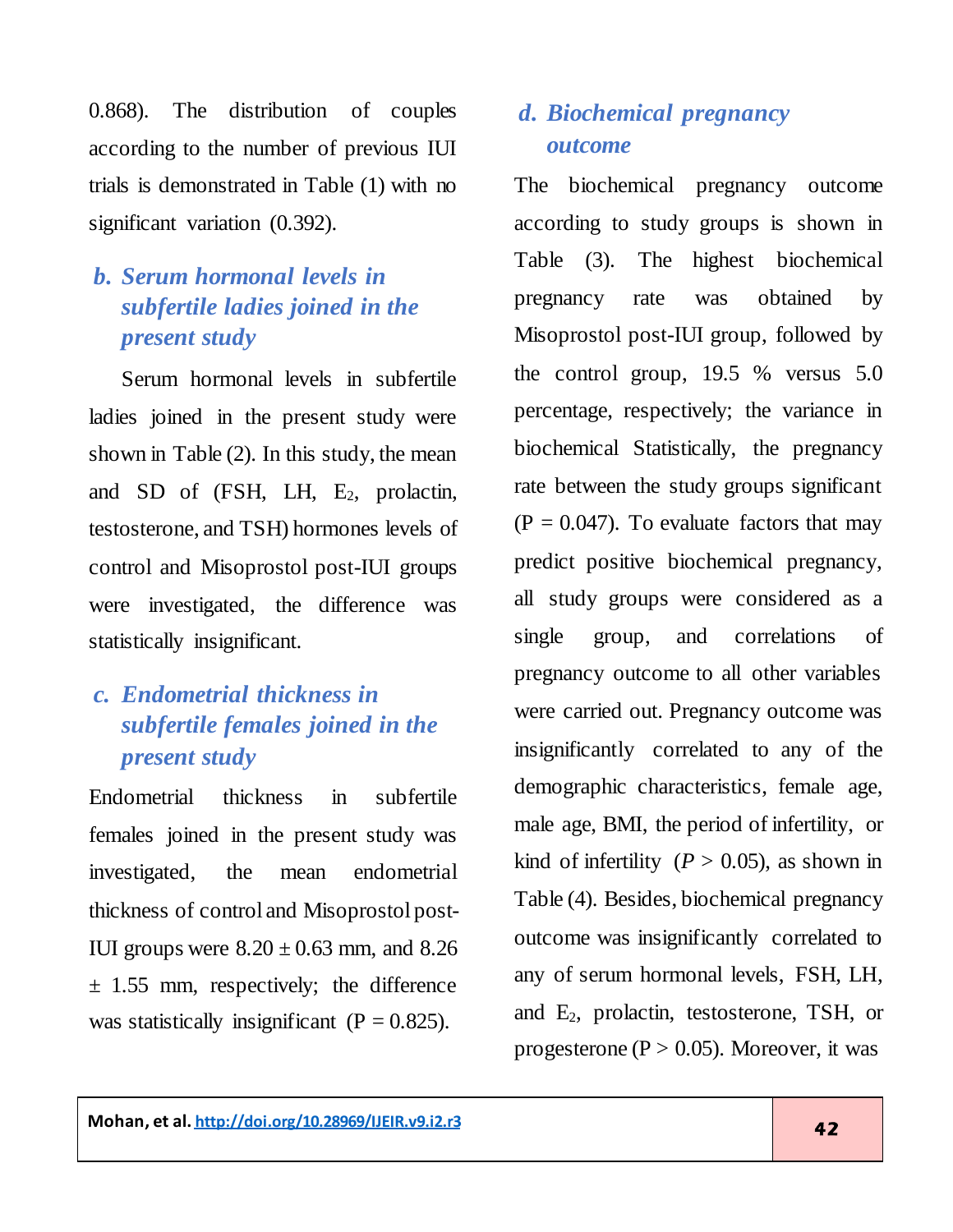| <b>Characteristic</b>                  | Control<br>$n=40$ | <b>Misoprostol post IUI</b><br>$n=41$ | $\boldsymbol{P}$                   |  |
|----------------------------------------|-------------------|---------------------------------------|------------------------------------|--|
| <b>Female age (years)</b>              | $26.95 \pm 4.75$  | $27.17 \pm 5.44$                      | $0.846 \t{+} \text{NS}$            |  |
| Male age (years)                       | $35.00 \pm 7.54$  | $34.78 \pm 7.81$                      | $0.898 \;{\rm \ddagger}\;{\rm NS}$ |  |
| $\mathbf{BMI}(\mathbf{kg/m^2})$        | $27.49 \pm 4.97$  | $28.01 \pm 4.66$                      | $0.627 \text{ † NS}$               |  |
| <b>Duration of infertility (years)</b> | $4.28 \pm 2.20$   | $3.73 \pm 2.03$                       | $0.250 \, \text{†} \, \text{NS}$   |  |
| <b>Type of infertility</b>             |                   |                                       |                                    |  |
| <b>Primary</b>                         | 28 (70.0 %)       | 28 (68.3 %)                           | $0.868$ ¥NS                        |  |
| <b>Secondary</b>                       | $12(30.0\%)$      | 13(31.7%)                             |                                    |  |
| <b>Previous IUI trials</b>             |                   |                                       |                                    |  |
| 1                                      | 27(67.5%)         | 33 (80.5 %)                           |                                    |  |
| $\overline{2}$                         | $9(22.5\%)$       | $5(12.2\%)$                           | $0.392 \text{ }$ ¥ NS              |  |
| 3                                      | $4(10.0\%)$       | $3(7.3\%)$                            |                                    |  |

*Table (1):* Demographic characteristics of sub fertile women participating in the present study

**Data were expressed as either mean ±standard deviation or number (%); n: number of cases; IUI: intra uterine insemination; BMI: body mass index; †: independent samples t-test; ¥: Chi-square test; NS: not**  significant at  $P \ge 0.05$ 

*Table (2):* Serum hormonal levels in sub fertile women enrolled in the current study

| <b>Characteristic</b>       | Control           | Misoprostol post  | $\boldsymbol{P}$                   |
|-----------------------------|-------------------|-------------------|------------------------------------|
|                             | $n=40$            | IUI $n = 41$      |                                    |
| FSH (mIU/ml)                | $7.19 \pm 2.97$   | $7.22 \pm 3.56$   | $0.970 \;{\rm \ddagger}\;{\rm NS}$ |
| $LH$ (mIU/ml)               | $6.30 \pm 4.89$   | $5.87 \pm 3.54$   | $0.651$ † NS                       |
| $E_2$ (Pg/ml)               | $33.78 \pm 17.94$ | $38.10 \pm 11.59$ | $0.201$ † NS                       |
| <b>Prolactin (ng/ml)</b>    | $16.47 \pm 9.04$  | $15.43 \pm 9.14$  | $0.607$ † NS                       |
| <b>Testosterone (ng/ml)</b> | $0.38 \pm 0.05$   | $0.45 \pm 0.08$   | $0.234$ † NS                       |
| <b>TSH</b> (mlU/ml)         | $2.53 \pm 1.13$   | $2.74 \pm 2.05$   | $0.583 \t{+} \text{NS}$            |

**Data were expressed as either mean ± standard deviation; n: number of cases; †: independent**  samples t-test; NS: not significant at  $P \ge 0.05$ .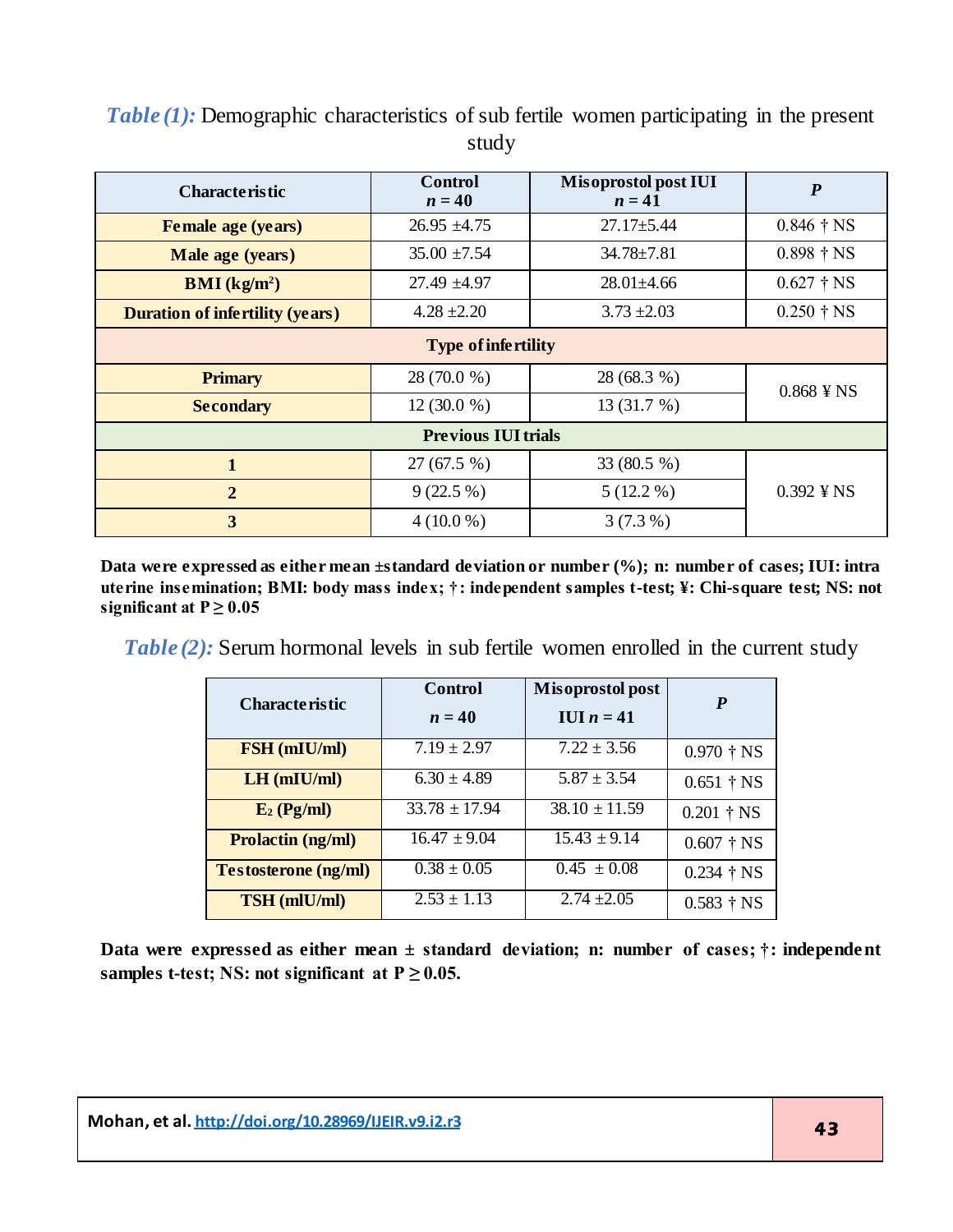| <b>Biochemical</b><br><i>pregnancy</i> | Control<br>$n=40$ | <b>Misoprostol post IUI</b><br>$n=41$ |                        |
|----------------------------------------|-------------------|---------------------------------------|------------------------|
| <b>Positive</b>                        | $2(5.0\%)$        | $8(19.5\%)$                           | $0.047 \,\text{\AA}$ S |
| <b>Negative</b>                        | 38 (95.0 %)       | 33 (80.5 %)                           |                        |

*Table* (3): Biochemical pregnancy outcome according to study groups

*Table (4):* Relationship among biochemical pregnancy outcome and demographic characteristics

| <b>Characteristic</b>                              | <b>Positive pregnancy</b><br>$n=10$ | <b>Negative pregnancy</b><br>$n=71$ | $\boldsymbol{P}$     |
|----------------------------------------------------|-------------------------------------|-------------------------------------|----------------------|
| Age (years)                                        | $27.30 \pm 5.56$                    | $27.03 \pm 5.05$                    | $0.875$ † NS         |
| Male age (years)                                   | $33.90 \pm 7.11$                    | $35.03 \pm 7.74$                    | $0.664$ † NS         |
| $\mathbf{BMI}(\mathbf{kg/m^2})$                    | $30.53 \pm 4.68$                    | $27.36 \pm 4.71$                    | $0.059 \dagger NS$   |
| <b>Duration of infertility</b><br>( <b>years</b> ) | $4.20 \pm 2.15$                     | $3.97 \pm 2.12$                     | $0.752 \text{ † NS}$ |
| <b>Type of infertility</b>                         |                                     |                                     |                      |
| <b>Primary</b>                                     | $5(50.0\%)$                         | 51 (71.8 %)                         | $0.3014$ NS          |
| <b>Secondary</b>                                   | $5(50.0\%)$                         | $20(28.2\%)$                        |                      |

*Table (5):* Correlation between biochemical pregnancy outcome and hormonal levels and endometrial thickness

| <b>Characteristic</b>        | <b>Positive pregnancy</b> | <b>Negative pregnancy</b> | $\boldsymbol{P}$                   |
|------------------------------|---------------------------|---------------------------|------------------------------------|
|                              | $n=10$                    | $n = 71$                  |                                    |
| <b>FSH</b> (mIU/ml)          | $7.36 \pm 2.35$           | $7.19 \pm 3.38$           | $0.878 \;{\rm \uparrow\, NS}$      |
| $LH$ (mIU/ml)                | $7.60 \pm 3.97$           | $5.87 \pm 4.26$           | $0.232 \t{+}$ NS                   |
| $E_2(Pg/ml)$                 | $43.53 \pm 23.36$         | $34.90 \pm 13.48$         | $0.091$ † NS                       |
| <b>Prolactin (ng/ml)</b>     | $11.92 \pm 6.79$          | $16.51 \pm 9.22$          | $0.134$ † NS                       |
| <b>Testosterone</b> (ng/ml)  | $16.29 \pm 5.71$          | $14.30 \pm 4.45$          | $0.798 \t{+} \text{NS}$            |
| <b>TSH</b> (mlU/ml)          | $2.40 \pm 1.20$           | $2.67 \pm 1.71$           | $0.635 \;{\rm \ddagger}\;{\rm NS}$ |
| <b>Endometrial thickness</b> | $8.70 \pm 0.97$           | $8.17 \pm 1.2$            | $0.183 \;{\rm{\uparrow}\; NS}$     |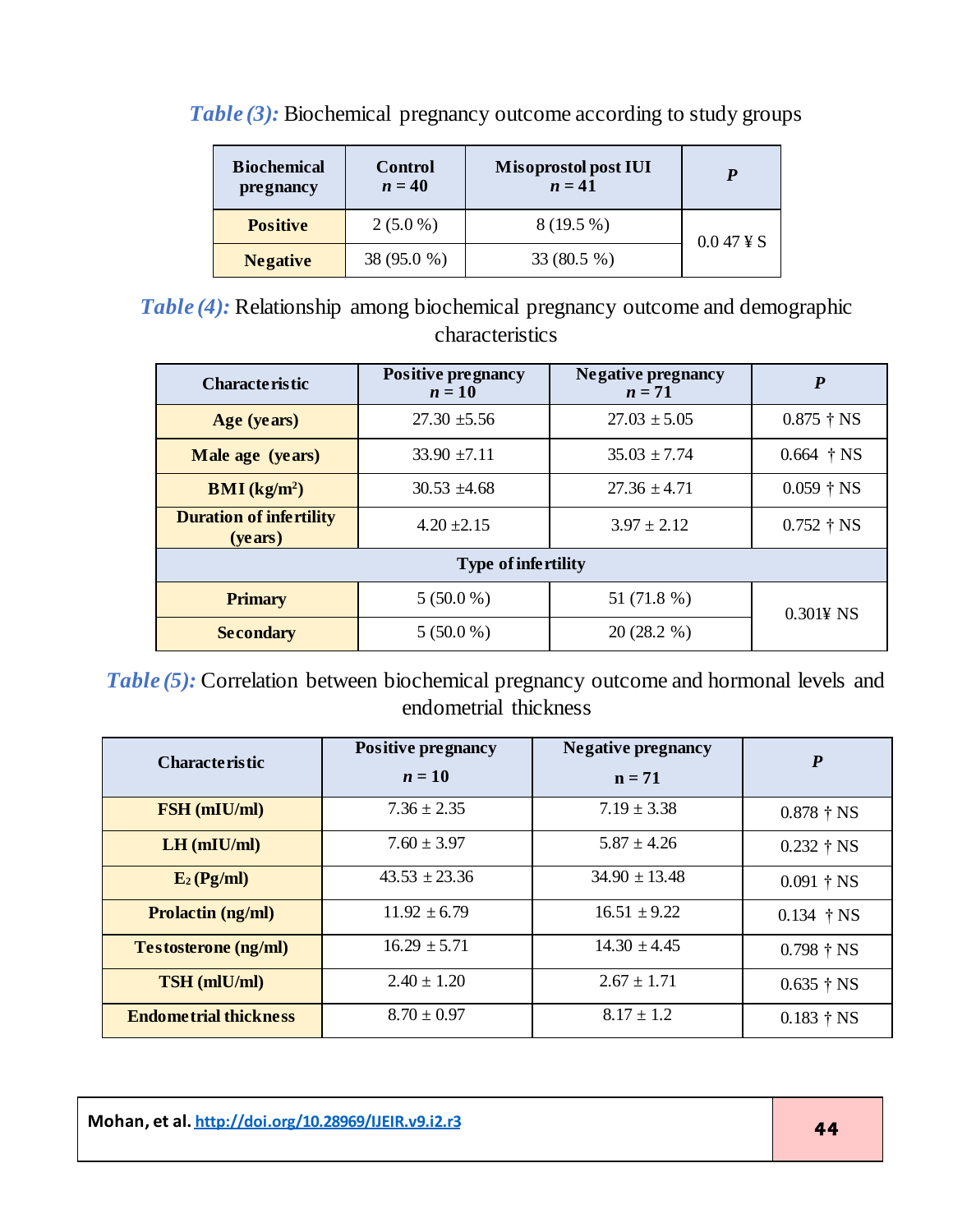insignificantly correlated to endometrial thickness ( $P = 0.183$ ), as shown in Table (5).

#### *5. Discussion*

Some research found that the uterine contractions vary depending on the uterine status (pregnant, non-pregnant, and postmenopausal women), Retrograde contractions wave are moving from the cervix to the fundus in non- pregnant females. These contractions of the inner myometrial third may be important in sperm transport and for the conservation of early pregnancies within the uterine cavity. While in menstruating women and the case of abortion, the contractions were antegrade (Zhang, et al. [\[15\]](#page-12-0)). Research work has been directed toward using prostaglandins in assisted reproductive techniques especially when planning to do IUI. Because the proposed factors that have been linked to unexplained infertility is the low level of prostaglandin in seminal fluid in the male and genital tract of a female when compared to control fertile

couples  $(Zhang, et al. [15])$  $(Zhang, et al. [15])$  $(Zhang, et al. [15])$ . ). The demographic characteristics of subfertile patients were shown in Table (1). The mean age of subfertile women undergoing IUI who were enrolled in the current study was following many previous studies (Malizia, et al. [\[16\]](#page-12-1)). The relatively younger age of women in the current study when compared to previous studies may reflect some cultural variation in that women in our community tend to get married at a relatively younger age, therefore, the problem of infertility and subsequent seek for medical advice will be a younger age when compared to other communities (Ahmed, et al. [\[17\]](#page-12-2)). Female age was described previously by a large number of articles to be the single most important predictor of pregnancy in women undergoing assisted reproduction (Tan, et al. <sup>[\[18\]](#page-12-3)</sup>, Yavuz, et al. <sup>[\[19\]](#page-12-4)</sup>). They stated that advanced females age is associated with less pregnancy outcome, due to the low number of retrieved oocytes, the poor oocyte quality, poor embryo quality, less fertilization rate and less implantation rate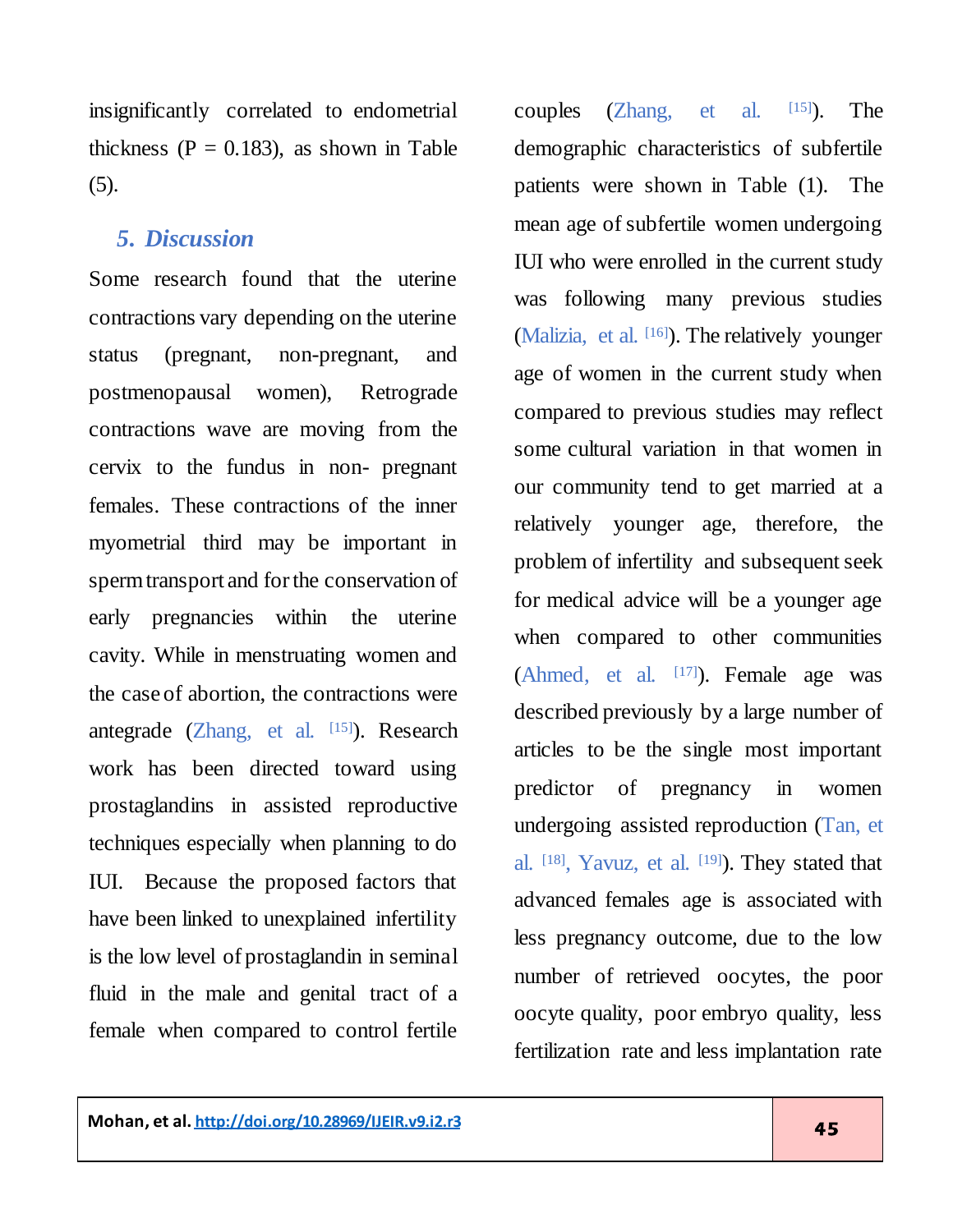(Yavuz, et al.  $[19]$ ). In the present study, the mean age of male partners among control and study groups respectively were comparable to that observed by other authors (Isa, et al. [\[20\]](#page-12-5) ). The Mean BMI of females enrolled in the present study showed that the majority of women were within the overweight range of BMI ( $\geq 25$ ) kg/m<sup>2</sup> ). No significant difference in BMI was found between successful & nonsuccessful IUI cases. Many studies have evaluated the association between women's BMI and IUI outcome with some contradictory results that BMI may or may not significantly affect pregnancy outcome (Huyghe, et al. [\[21\]](#page-12-6) , Soria, et al. [\[22\]](#page-12-7) , Peivandi, et al. <a>[\[23\]](#page-12-8)</a>). The duration of infertility in the present study was comparable and nearly similar to that obtained by several other authors who studied pregnancy outcome following IUI cycles (Wadhwa, et al. <sup>[24]</sup>, Ganguly, et al.  $[25]$ , Thomsen, et al.  $[26]$ ). The insignificant association between duration of infertility and pregnancy outcome was in agreement

with some researchers (Weiss, et al. [\[27\]](#page-13-2)).

But not with the findings of others (Wadhwa, et al. [24]). Who reported that a higher pregnancy rate was found with a shorter duration of infertility. Because of the close range of infertility duration in the present study, it showed no significant association between the duration of infertility and pregnancy outcome. In the present study, primary infertility was more frequent than secondary infertility in control and misoprostol post IUI groups respectively. In one study by (Wadhwa, et al. [24]). Found similar to that of the current study. This is probably because families with secondary infertility are less willing to seek medical advice at fertility centers as they already succeeded to have children. In the present study, primary infertility was more frequent than secondary infertility in control and misoprostol post IUI groups respectively. One study by (Wadhwa, et al. [24]), found similar to that of the current study. This is probably because families with secondary infertility are less willing to seek medical advice at fertility centers as they already succeeded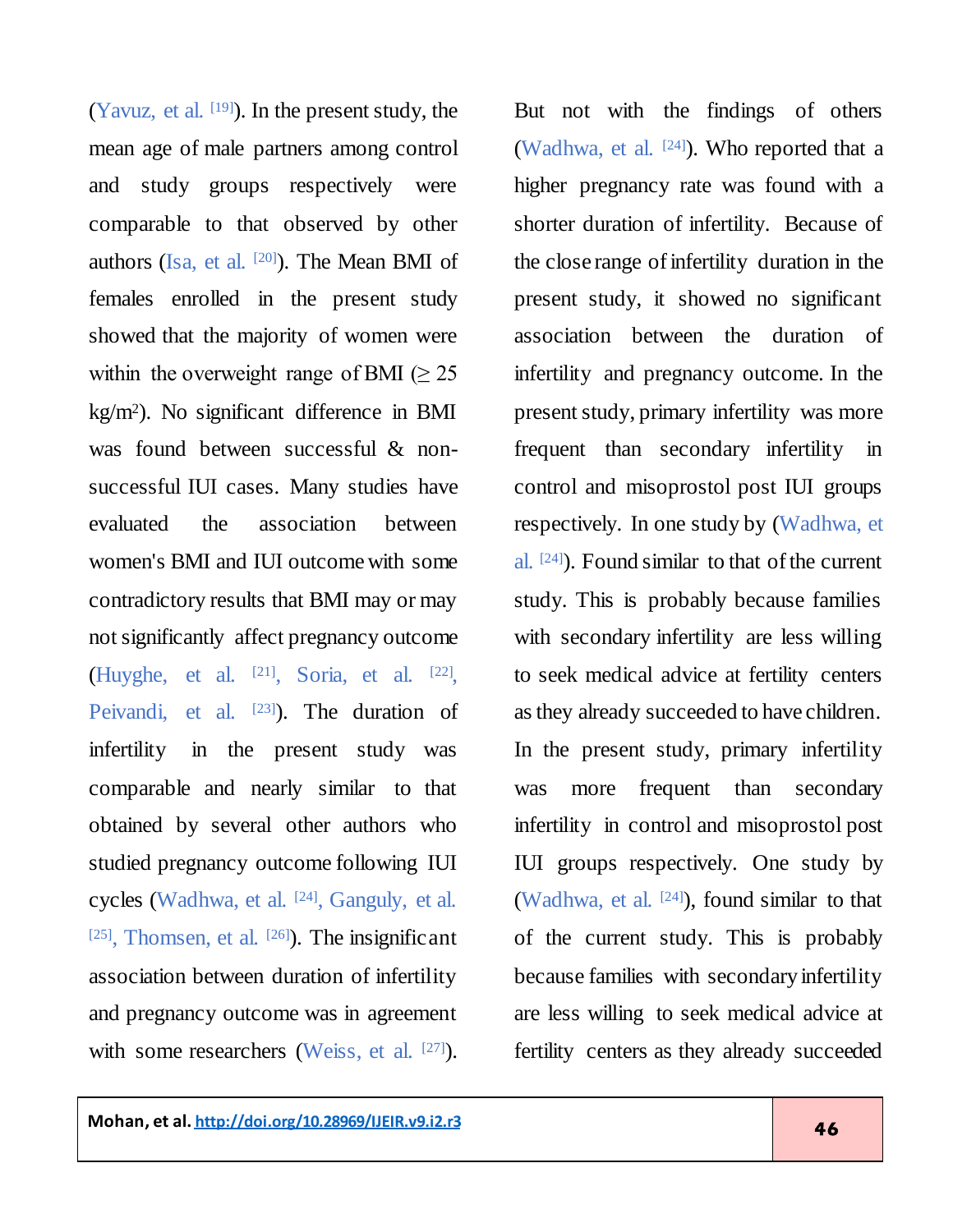to have children. Basal testing with cycle day 2 FSH, LH, Testosterone, TSH, Prolactin, and estradiol  $(E_2)$  are commonly used to screen women for the response to ovulation induction before enrolling them in IUI. However, the utility of these endocrine markers in predicting ongoing pregnancy from intrauterine insemination (IUI) is less well established (Liu, et al. [\[28\]](#page-13-3) ). In the current study, all these hormones were measured in cycle day 2, these results are in agreement with (Isa, et al. <sup>[\[20\]](#page-12-5)</sup>). However, they are inconsistent with (Wadhwa, et al. [24]). Also about basal hormonal level, no significant difference between Misoprostol treated group and the control group because all disturbed hormones usually corrected before starting ovarian stimulation protocols, and the patients randomly distributed into two groups. In the current study, mean endometrial thickness of control and Misoprostol Post IUI groups was in comparison to that obtained by other authors who studied the association between endometrial thickness in

subfertile women and pregnancy outcome following IUI (Kolibianakis, et al. <sup>[\[29\]](#page-13-4)</sup>, Habibzadeh, et al. [\[30\]](#page-13-5)). In the present study, pregnancy outcome was insignificantly correlated to endometrial thickness. This fact was in agreement with several workers (Richter, et al. [\[31\]](#page-13-6)). But did not agree to others (Brown, et al. [\[32\]](#page-14-0), Moslemizadeh, et al. [\[33\]](#page-14-1)). Stated that, women with endometrial thickness less than 6 mm have a significantly lower pregnancy rate than women with an endometrial thickness higher than 6 mm. Therefore, the lack of a significant effect of endometrial thickness on the rate of pregnancy in this study may be explained by that most of women enrolled in the current study have an endometrial thickness of  $> 6$  mm. In the current study, the use of misoprostol post IUI resulted in a significant elevation in biochemical pregnancy rate, 19.5 % versus 5.0 %, respectively. The use of misoprostol in women undergoing assisted reproduction has been evaluated by many studies (Barroso, et al. [\[34\]](#page-14-2) , Chikkagowdra, et al.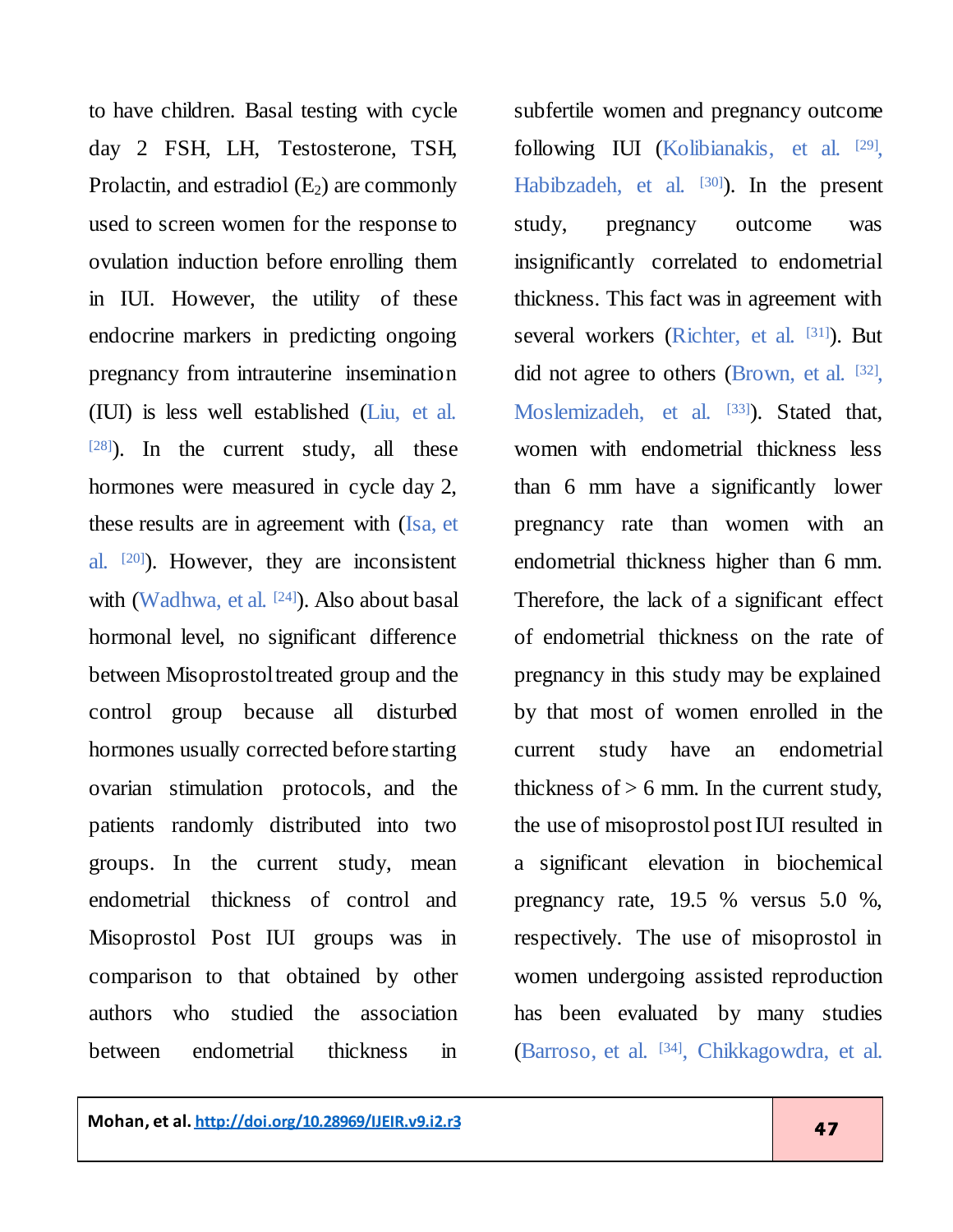[\[35\]](#page-14-3)). In one study, 253 women are given vaginal misoprostol in a dose of 400 µg immediately after completing intrauterine insemination (IUI) procedure; those women achieved significantly higher biochemical pregnancy rate than the control group comprising 241 subfertile women, 17 % versus 9 % (Barroso, et al. [\[34\]](#page-14-2) ). These results are under the finding of the present study; however, a dose of 100 µg rather than 400 µg was used to overcome the pain associated with uterine contraction with higher doses of misoprostol. In another study evaluating the use of 200 µg vaginal misoprostol, the pregnancy rate was significantly higher than that of the control group (Zahiri, et al. [\[36\]](#page-14-4) ). Again, these results are under the findings of the current study. On the contrary, to the finding of the present study and the later mentioned studies, some authors found no significant rise in biochemical pregnancy rate following vaginal administration of 200 ug misoprostol to subfertile women post IUI (Chikkagowdra, et al. [\[35\]](#page-14-3) ). The

insignificant effect of vaginal misoprostol when was administered to subfertile women undergoing IUI on biochemical pregnancy outcome was also observed by other authors (Chikkagowdra, et al. [\[35\]](#page-14-3), Zahiri, et al. [\[36\]](#page-14-4)). Given the available data from the current study and other previous studies that support the significant effect of using misoprostol in subfertile women undergoing IUI, this observation must have a scientific explanation. Indeed, almost all body fluids contain some amount of prostaglandins and seminal fluid is one of the richest body fluids in its prostaglandin content (Barroso, et al. [34]). The introduction of seminal fluid into the vagina causes a lot of effects that may aid fertilization, such as "increasing myometrial contractility, potential relaxation of the tubal isthmus, improved spermatozoon–oocyte binding/penetration and attenuation of the female immune response to spermatozoa may all facilitate fertilization potential" (Zhang, et al. [\[15\]](#page-12-0)). However, the existence of literature that does not support the hypothesis of the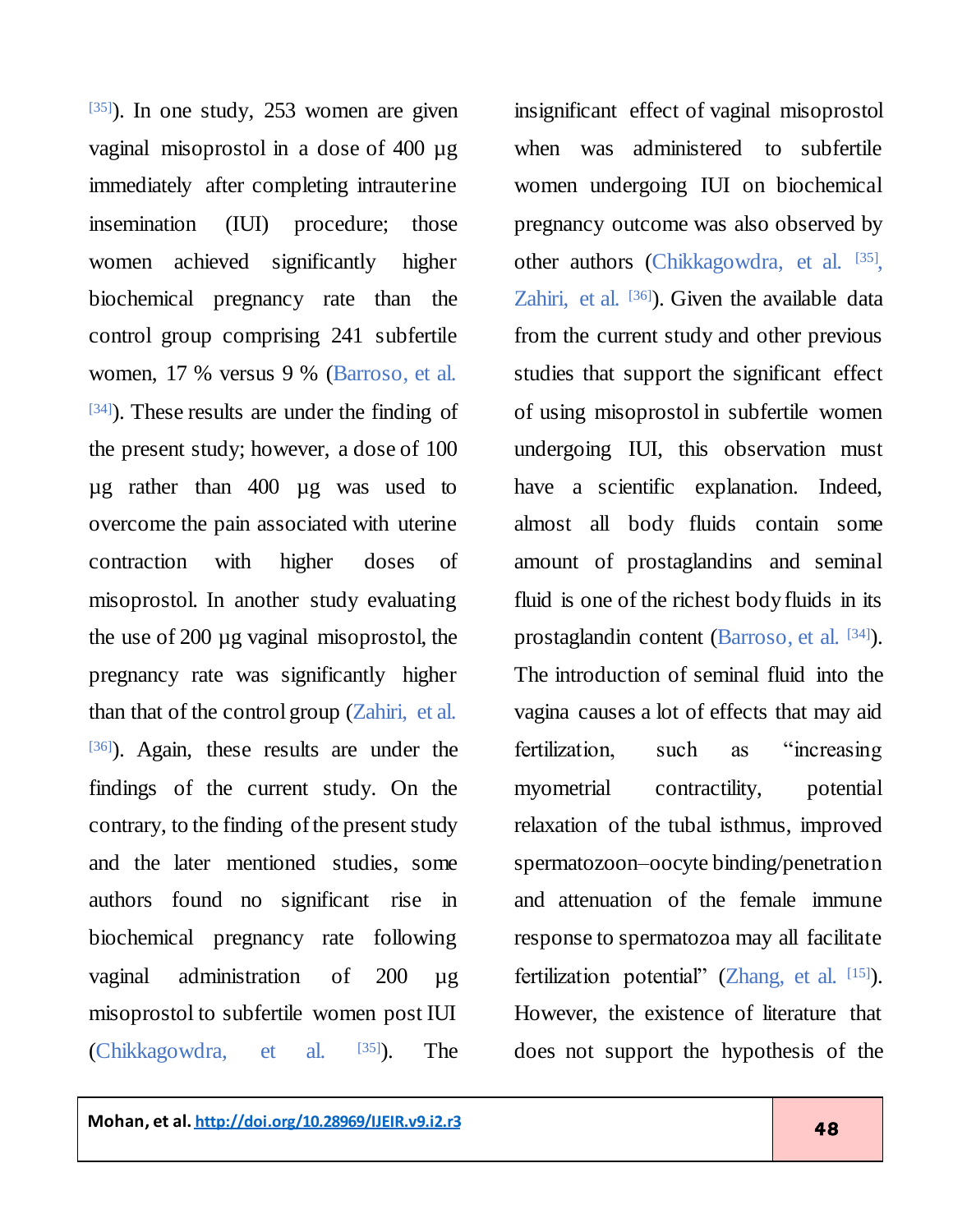beneficial role of misoprostol use in IUI cycles may suggest the need for more research work with the inclusion of larger sample sizes and performing a multicenter study.

# *6. Conclusion*

Misoprostol use after intrauterine insemination has a positive impact on pregnancy outcome in the control group 5.0% and it 19.5% in Misoprostol postintrauterine insemination group. Smaller doses (100 µg) of misoprostol can decrease side effects without affecting the outcome.

# *Acknowledgment*

We would like to acknowledge the High Institute of Infertility Diagnosis and Assisted Reproductive Technologies, Al-Nahrain University.

# *Funding*

This work received no funding.

# *Author Contribution*

Mohan ZH, performed the study, Selman MO, and Al-Hilli NMS supervised the work.

# *Conflict of Interest*

The authors declare no conflict of interest.

#### *Ethical Clearance*

The study was approved by the Ethical Approval Committee.

#### *References*

- <span id="page-10-0"></span>[1] World Health Organization (WHO). Laboratory Manual for the Examination of Human Semen and Semen-Cervical Mucus Interaction, 5<sup>th</sup> ed. Cambridge University Press. Cambridge, UK. 2010. [\[WHO\]](https://apps.who.int/iris/handle/10665/44261)
- <span id="page-10-1"></span>[2] Bickerstaff HMD. 20<sup>th</sup> ed. by Ten Teachers. 2017, Chapter 7;153-154. [\[PDF\]](http://gynecology.sbmu.ac.ir/uploads/4_5852551535380136382.pdf)
- <span id="page-10-2"></span>[3]Abbara A, Clarke SA, Dhillo WS. Novel Concepts for Inducing Final Oocyte Maturation in In Vitro Fertilization Treatment. Endocrine Reviews. The Endocrine Society; 2018;39(5):593–628. Doi: [http://dx.doi.org/10.1210/er.2017-](http://dx.doi.org/10.1210/er.2017-00236) [00236](http://dx.doi.org/10.1210/er.2017-00236) [\[PubMed\]](https://www.ncbi.nlm.nih.gov/pubmed/29982525)[\[PMC\]](https://www.ncbi.nlm.nih.gov/pmc/articles/PMC6173475/)[\[OxFord](https://academic.oup.com/edrv/article/39/5/593/5047285)]
- <span id="page-10-3"></span>[4] Sarapik A, Velthut A, Haller-Kikkatalo K, Faure GC, Béné M-C, de Carvalho Bittencourt M, et al. Follicular Proinflammatory Cytokines and Chemokines as Markers of IVF Success. Clinical and Developmental Immunology. Hindawi Limited; 2012;2012:1–10. Doi: [http://dx.doi.org/10.1155/2012/60645](http://dx.doi.org/10.1155/2012/606459) [9](http://dx.doi.org/10.1155/2012/606459) [\[Hindawi\]](https://www.hindawi.com/journals/jir/2012/606459/)[\[PMC\]](https://www.ncbi.nlm.nih.gov/pmc/articles/PMC3189459/)[\[PubMed\]](https://www.ncbi.nlm.nih.gov/pubmed/22007253)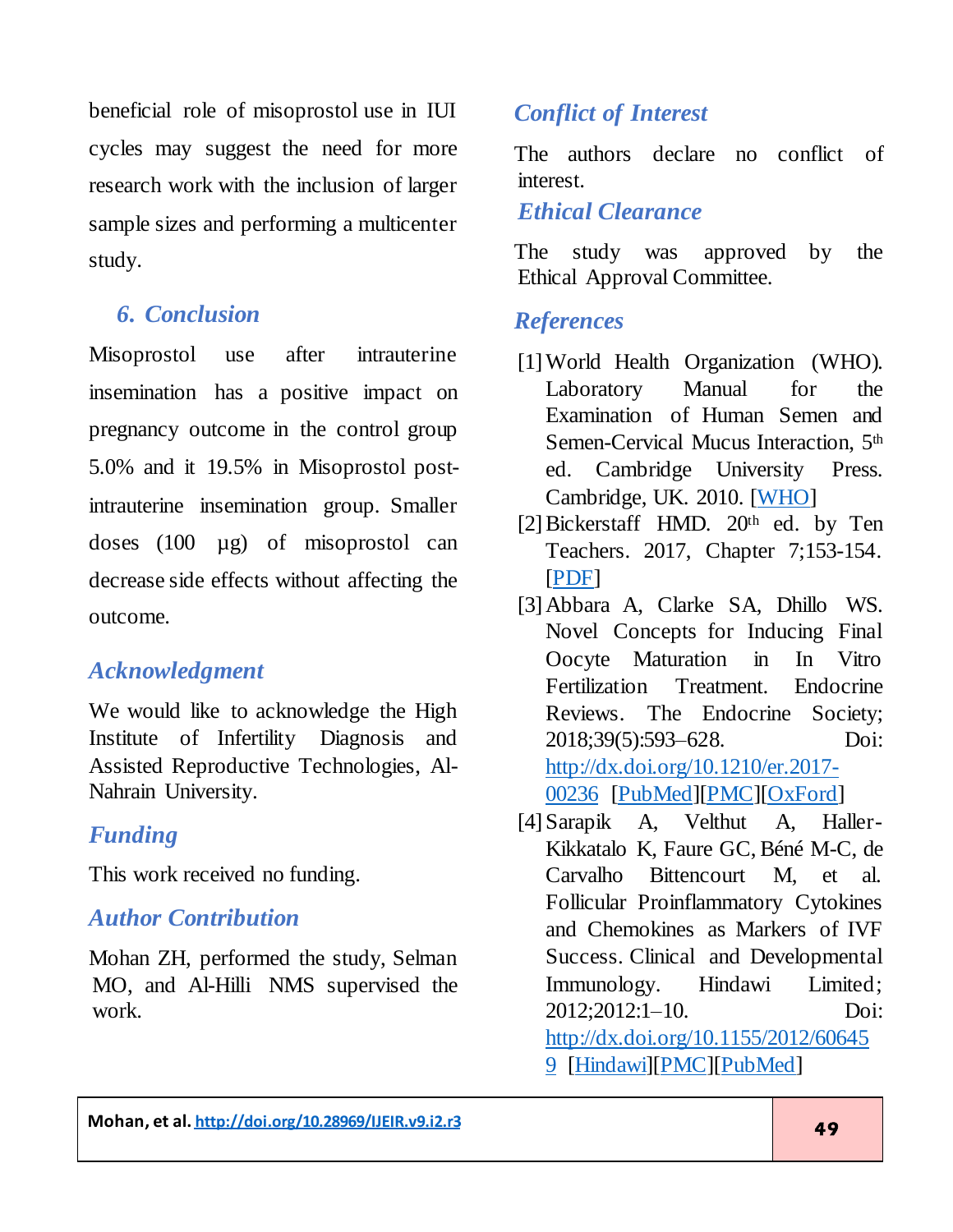- <span id="page-11-0"></span>[5]Liu J, Li T-C, Wang J, Wang W, Hou Z, Liu J. The impact of ovarian stimulation on the outcome of intrauterine insemination treatment: an analysis of 8893 cycles. BJOG: An International Journal of Obstetrics & Gynaecology. Wiley; 2016;123:70–5. Doi: [http://dx.doi.org/10.1111/1471-](http://dx.doi.org/10.1111/1471-0528.14020) [0528.14020](http://dx.doi.org/10.1111/1471-0528.14020) [\[PubMed\]](https://www.ncbi.nlm.nih.gov/pubmed/27627603)[\[Wiley\]](https://obgyn.onlinelibrary.wiley.com/doi/full/10.1111/1471-0528.14020)
- <span id="page-11-1"></span>[6] Cytotec. (Misoprostol oral tablets). (2016). New York, NY; G.D. Searle Inc. [\[URL\]](https://dailymed.nlm.nih.gov/dailymed/lookup.cfm?setid=4ab12da7-5731-4e06-bf1c-bc3f2e711f12)
- <span id="page-11-2"></span>[7]Yount SM, Lassiter N. The Pharmacology of Prostaglandins for Induction of Labor. Journal of Midwifery & Women's Health. Wiley; 2013;58(2):133–44. Doi: <http://dx.doi.org/10.1111/jmwh.12022> [\[PubMed\]](https://www.ncbi.nlm.nih.gov/pubmed/23590485)[\[Wiley\]](https://onlinelibrary.wiley.com/doi/abs/10.1111/jmwh.12022)
- <span id="page-11-3"></span>[8]Bygdeman M. Pharmacokinetics of prostaglandins. Best Practice & Research Clinical Obstetrics & Gynaecology. Elsevier BV; 2003;17(5):707–16. Doi: [http://dx.doi.org/10.1016/s1521-](http://dx.doi.org/10.1016/s1521-6934(03)00043-9) [6934\(03\)00043-9](http://dx.doi.org/10.1016/s1521-6934(03)00043-9) [\[PubMed\]](https://www.ncbi.nlm.nih.gov/pubmed/12972009)[\[Elsevier\]](https://www.sciencedirect.com/science/article/abs/pii/S1521693403000439?via%3Dihub)
- <span id="page-11-4"></span>[9]Nuttall FQ. Body Mass Index. Nutrition Today. Ovid Technologies (Wolters Kluwer Health); 2015;50(3):117–28. Doi: [http://dx.doi.org/10.1097/nt.00000000](http://dx.doi.org/10.1097/nt.0000000000000092) [00000092](http://dx.doi.org/10.1097/nt.0000000000000092) [\[PubMed\]](https://www.ncbi.nlm.nih.gov/pubmed/27340299)[\[PMC\]](https://www.ncbi.nlm.nih.gov/pmc/articles/PMC4890841/)
- <span id="page-11-5"></span>[10] Hull MGR, Savage PE, Bromham DR, Ismail AAA, Morris AF. The value of a single serum progesterone measurement in the midluteal phase as

a criterion of a potentially fertile cycle ("ovulation") derived from treated and untreated conception cycles. Fertility and Sterility. Elsevier BV; 1982;37(3):355–60. Doi: [http://dx.doi.org/10.1016/s0015-](http://dx.doi.org/10.1016/s0015-0282(16)46095-4) [0282\(16\)46095-4](http://dx.doi.org/10.1016/s0015-0282(16)46095-4) [\[PubMed\]](https://www.ncbi.nlm.nih.gov/pubmed/7060786)[\[Elsevier\]](https://www.sciencedirect.com/science/article/abs/pii/S0015028216460954?via%3Dihub)

- <span id="page-11-6"></span>[11] Nelson SM, Yates RW, Lyall H, Jamieson M, Traynor I, Gaudoin M, et al. Anti-Mullerian hormone-based approach to controlled ovarian stimulation for assisted conception. Human Reproduction. Oxford University Press (OUP); 2008;24(4):867–75. Doi: [http://dx.doi.org/10.1093/humrep/den](http://dx.doi.org/10.1093/humrep/den480) [480](http://dx.doi.org/10.1093/humrep/den480) [\[PubMed\]](https://www.ncbi.nlm.nih.gov/pubmed/15236990)[\[Elsevier\]](https://www.fertstert.org/article/S0015-0282(04)00605-3/fulltext)
- [12] Hindal AS, Mossa HAL, Abood MS. Reactive Oxygen Species Levels in Seminal Plasma in a Sample of Iraqi Infertile Men using Advanced Stimulatory Method for Activation of Spermatozoa International Journal of Medical Research & Health Sciences, 2018, 7(12): 51-55. [<u>IJMRHS</u>]
- <span id="page-11-7"></span>[13] Dujaily SS, Al–Dahan S. Gender selection by Ericson method following IUI for infertile couples. Iraq, J. S. C. Med. 2012;12(1):25-30. [\[PDF\]](http://www.iraqijms.net/upload/pdf/iraqijms56f7ab159144e.pdf)
- <span id="page-11-8"></span>[14] Gardner DK, Weissman A, Howles CM, Shoham Z. Textbook of Assisted Reproductive Techniques, Fifth Edition. CRC Press; 2017; Doi: [http://dx.doi.org/10.1201/9781351228](http://dx.doi.org/10.1201/9781351228244) [244](http://dx.doi.org/10.1201/9781351228244) [\[Taylor&Francis\]](https://www.taylorfrancis.com/books/e/9781351228244)

**Mohan, et al. <http://doi.org/10.28969/IJEIR.v9.i2.r3>** 50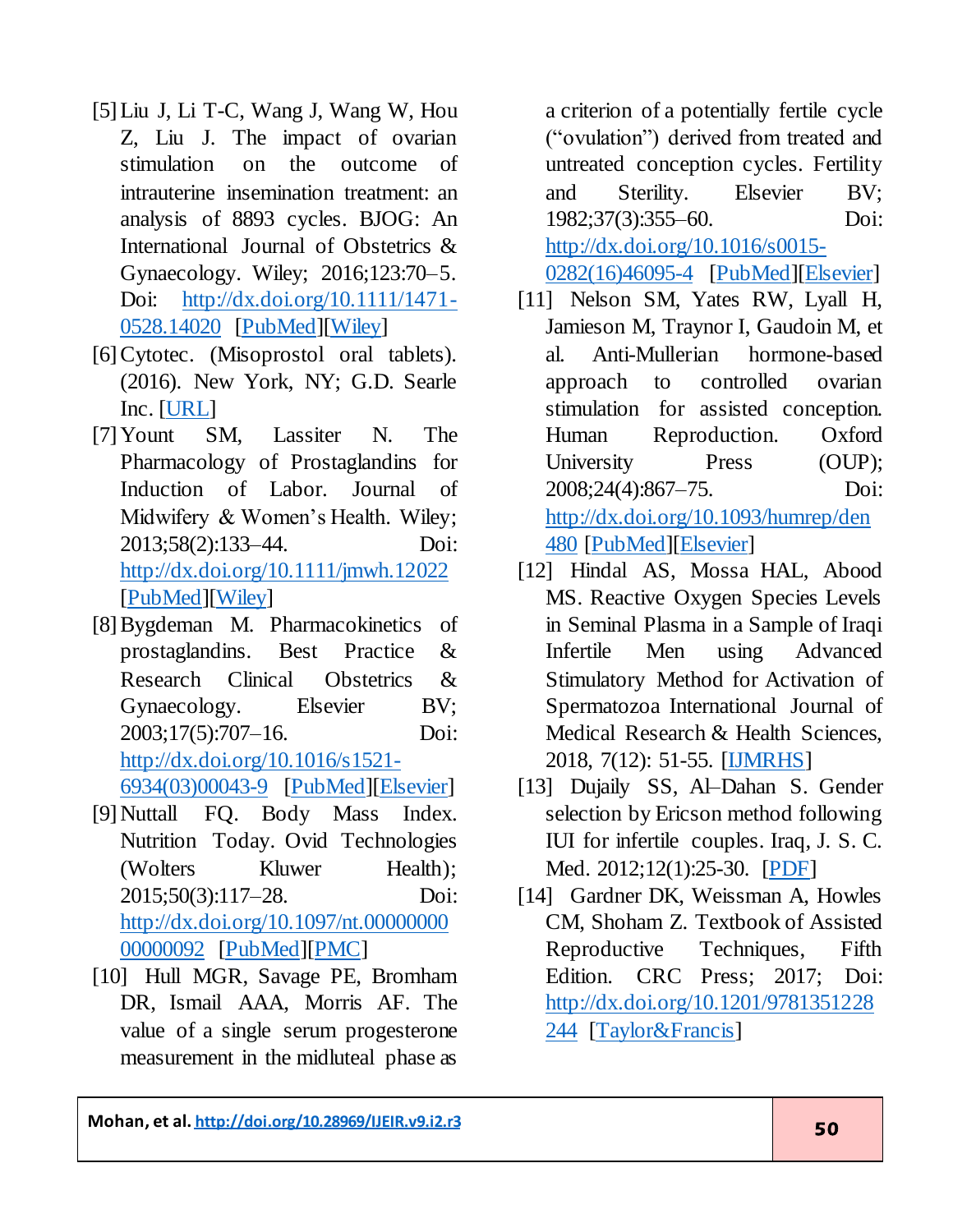- <span id="page-12-0"></span>[15] Zhang R, Linpeng S, Li Z, Cao Y, Tan H, Liang D, et al. Deficiency in GnRH receptor trafficking due to a novel homozygous mutation causes idiopathic hypogonadotropic hypogonadism in three prepubertal siblings. Gene. Elsevier BV; 2018;669:42–6. Doi: [http://dx.doi.org/10.1016/j.gene.2018.](http://dx.doi.org/10.1016/j.gene.2018.05.050) [05.050](http://dx.doi.org/10.1016/j.gene.2018.05.050) [\[PubMed\]](https://www.ncbi.nlm.nih.gov/pubmed/29777911)[\[Elsevier\]](https://www.sciencedirect.com/science/article/abs/pii/S0378111918305407?via%3Dihub)
- <span id="page-12-1"></span>[16] Malizia BA, Hacker MR, Penzias AS. Cumulative Live-Birth Rates after In Vitro Fertilization. New England Journal of Medicine. Massachusetts Medical Society; 2009;360(3):236–43. Doi:

[http://dx.doi.org/10.1056/nejmoa0803](http://dx.doi.org/10.1056/nejmoa0803072) [072](http://dx.doi.org/10.1056/nejmoa0803072) [\[NEJM\]](https://www.nejm.org/doi/full/10.1056/NEJMoa0803072)

<span id="page-12-2"></span>[17] Ahmed M, Shareef O, Adam I, Rayis D. Maternal age and intracytoplasmic sperm injection outcome in infertile couples at Khartoum, Sudan. F1000Research. F1000 Research Ltd; 2015;4:1339. Doi:

[http://dx.doi.org/10.12688/f1000resea](http://dx.doi.org/10.12688/f1000research.7386.1) [rch.7386.1](http://dx.doi.org/10.12688/f1000research.7386.1) [\[PubMed\]](https://www.ncbi.nlm.nih.gov/pubmed/27347370)[\[PMC\]](https://www.ncbi.nlm.nih.gov/pmc/articles/PMC4909122/)[\[F1000\]](https://f1000research.com/articles/4-1339/v1)

- <span id="page-12-3"></span>[18] Tan T, Lau S, Loh S, Tan H. Female ageing and reproductive outcome in assisted reproduction cycles. Singapore Medical Journal. Singapore Medical Journal; 2014;55(6). Doi: [http://dx.doi.org/10.11622/smedj.2014](http://dx.doi.org/10.11622/smedj.2014081) [081](http://dx.doi.org/10.11622/smedj.2014081) [\[PubMed\]](https://www.ncbi.nlm.nih.gov/pubmed/25017405)[\[PMC\]](https://www.ncbi.nlm.nih.gov/pmc/articles/PMC4294057/)[\[SJM\]](https://sma.org.sg/UploadedImg/files/SMJ/5506/5506a2.pdf)
- <span id="page-12-4"></span>[19] Yavuz A, Demirci O, Sözen H, Uludoğan M. Predictive factors

influencing pregnancy rates after intrauterine insemination. Iran J. Reprod. Med. 2013;11(3):227–234. [\[PMC\]](https://www.ncbi.nlm.nih.gov/pmc/articles/PMC3943223/)

- <span id="page-12-5"></span>[20] Isa AM, Abu-Rafeam B, Alasirim SA, Binsalehm S, Ismail KH, Vilosm GA. Age, body mass index, and number of previous trials: are they prognosticators of intra-uterineinsemination for infertility treatment. Int. J. Fertil. Steril. 2014;8(3):255– 260. [\[PMC\]](https://www.ncbi.nlm.nih.gov/pmc/articles/PMC5707778/)
- <span id="page-12-6"></span>[21] Huyghe S, Verest A, Thijssen A, Ombelet W. Influence of BMI and smoking on IUI outcome with partner and donor sperm. Facts Views Vis Obgyn. 2017;9(2): 93–100. [\[PMC\]](https://www.ncbi.nlm.nih.gov/pmc/articles/PMC5707778/)
- <span id="page-12-7"></span>[22] Soria M, Pradillo G, García J, Ramón P, Castillo A. Pregnancy predictors after intrauterine insemination: Analysis of 3012 Cycles in 1201 Couples. J. Reprod. Infertil. 2012;13:158-166. [\[PubMed\]](https://www.ncbi.nlm.nih.gov/pubmed/23926541)[\[PMC\]](https://www.ncbi.nlm.nih.gov/pmc/articles/PMC3719352/)
- <span id="page-12-8"></span>[23] Peivandi S, Ebadi A, Modanlu S. The comparison between Intrauterine Insemination and Fallopian Tube Sperm Perfusion Using FAST®System in Patients with Unexplained Infertility. Int. J. Fertil Steril. 2015;8(4):379–384. [\[PMC\]](https://www.ncbi.nlm.nih.gov/pmc/articles/PMC4355924/)[\[ResearchGate\]](https://www.researchgate.net/publication/273700487_The_comparison_between_Intrauterine_Insemination_and_Fallopian_Tube_Sperm_Perfusion_Using_FASTRSystem_in_Patients_with_Unexplained_Infertility)
- [24] Wadhwa L, Fauzdar A, Wadhwa SN. An Intrauterine Insemination Audit at Tertiary Care Hospital: A 4½ Years' Retrospective Analysis of 800 Intrauterine Insemination Cycles. J

**Mohan, et al. <u><http://doi.org/10.28969/IJEIR.v9.i2.r3></u> 51**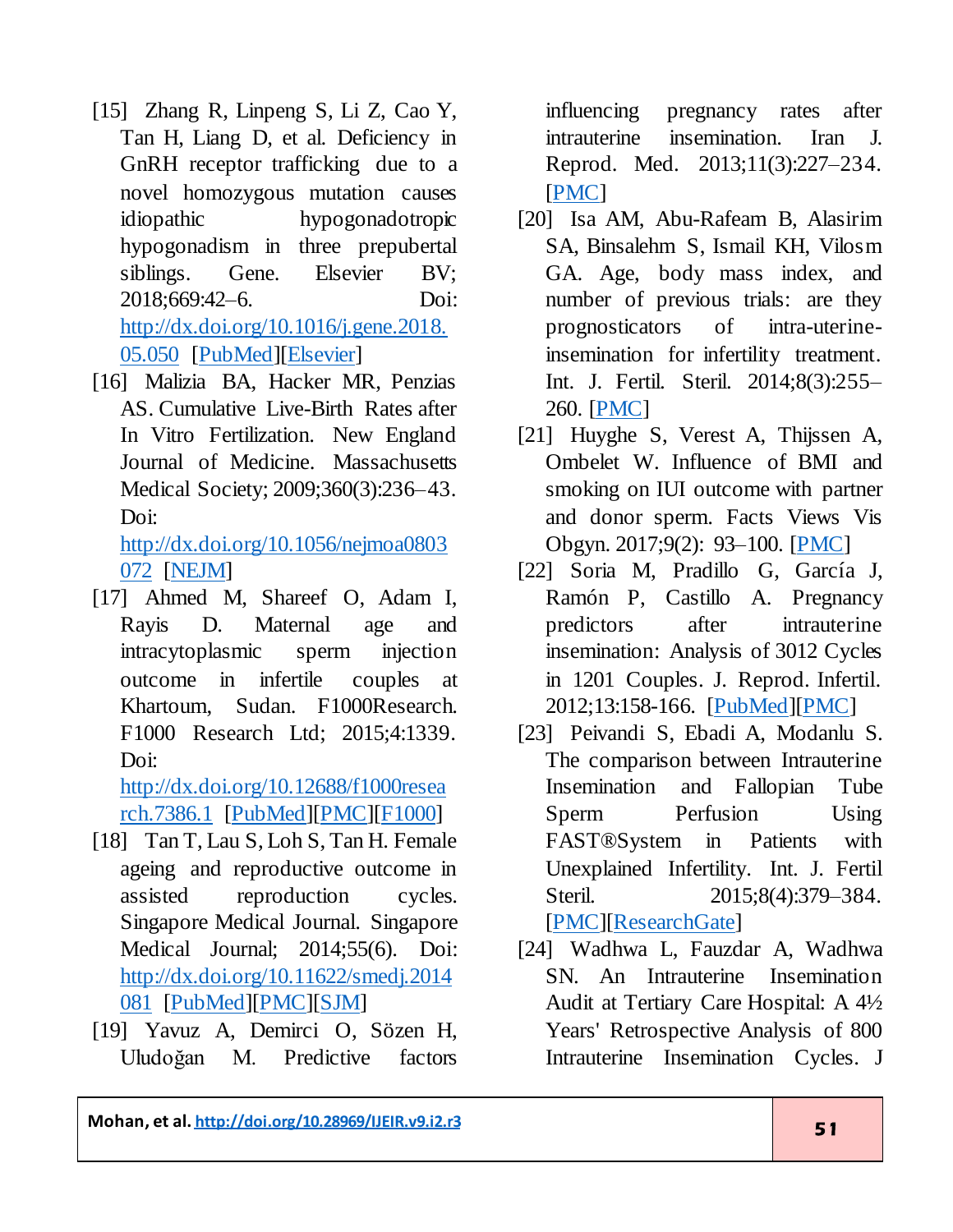Hum Reprod Sci. 2018;11(3):279– 285. Doi:

[https://doi.org/10.4103/jhrs.jhrs\\_34\\_1](https://doi.org/10.4103/jhrs.jhrs_34_18)

[8](https://doi.org/10.4103/jhrs.jhrs_34_18) [\[PubMed\]](https://www.ncbi.nlm.nih.gov/pubmed/30568359)[\[PMC\]](https://www.ncbi.nlm.nih.gov/pmc/articles/PMC6262672/)[\[Wolters Kluwer\]](http://www.jhrsonline.org/article.asp?issn=0974-1208;year=2018;volume=11;issue=3;spage=279;epage=285;aulast=Wadhwa)

- <span id="page-13-0"></span>[25] Ganguly I, Singh A, Bhandari S, Agrawal P, Gupta N. Pregnancy Predictors after Intrauterine Insemination in Cases of Unexplained Infertility: A Prospective Study. International Journal of Reproductive Medicine. Hindawi Limited; 2016;2016:1–5. Doi: [http://dx.doi.org/10.1155/2016/58178](http://dx.doi.org/10.1155/2016/5817823) [23](http://dx.doi.org/10.1155/2016/5817823) [\[PubMed\]](https://www.ncbi.nlm.nih.gov/pubmed/27738654)[\[PMC\]](https://www.ncbi.nlm.nih.gov/pmc/articles/PMC5050366/)[\[Hindawi\]](https://www.hindawi.com/journals/ijrmed/2016/5817823/)
- <span id="page-13-1"></span>[26] Thomsen LH, Humaidan P, Erb K, Overgaard M, Andersen CY, Kesmodel US. Mid-Luteal 17-OH Progesterone Levels in 614 Women Undergoing IVF-Treatment and Fresh Embryo Transfer—Daytime Variation and Impact on Live Birth Rates. Frontiers in Endocrinology. Frontiers Media SA; 2018;9. Doi: [http://dx.doi.org/10.3389/fendo.2018.](http://dx.doi.org/10.3389/fendo.2018.00690) [00690](http://dx.doi.org/10.3389/fendo.2018.00690) [\[PubMed\]](https://www.ncbi.nlm.nih.gov/pubmed/30555411)[\[PMC\]](https://www.ncbi.nlm.nih.gov/pmc/articles/PMC6282693/)[\[Frontiersin\]](https://www.frontiersin.org/articles/10.3389/fendo.2018.00690/full)
- <span id="page-13-2"></span>[27] Weiss NS, van Vliet MN, Limpens J, Hompes PGA, Lambalk CB, Mochtar MH, et al. Endometrial thickness in women undergoing IUI with ovarian stimulation. How thick is too thin? A systematic review and meta-analysis. Human Reproduction. Oxford University Press (OUP); 2017;32(5):1009–18. Doi: [http://dx.doi.org/10.1093/humrep/dex](http://dx.doi.org/10.1093/humrep/dex035) [035](http://dx.doi.org/10.1093/humrep/dex035) [\[PubMed\]](https://www.ncbi.nlm.nih.gov/pubmed/28333207) [\[OxFord\]](https://academic.oup.com/humrep/article/32/5/1009/3041134)
- <span id="page-13-3"></span>[28] Liu Y, Ye XY, Chan C. The association between endometrial thickness and pregnancy outcome in gonadotropin-stimulated intrauterine insemination cycles. Reproductive Biology and Endocrinology. Springer Science and Business Media LLC; 2019;17(1). Doi: [http://dx.doi.org/10.1186/s12958-019-](http://dx.doi.org/10.1186/s12958-019-0455-1) [0455-1](http://dx.doi.org/10.1186/s12958-019-0455-1) [\[PubMed\]](https://www.ncbi.nlm.nih.gov/pubmed/30674305)[\[PMC\]](https://www.ncbi.nlm.nih.gov/pmc/articles/PMC6345006/)[\[BMC\]](https://rbej.biomedcentral.com/articles/10.1186/s12958-019-0455-1)
- <span id="page-13-4"></span>[29] Kolibianakis E, Zikopoulos K, Fatemi H, Osmanagaoglu K, Evenpoel J, Van Steirteghem A, et al. Endometrial thickness cannot predict ongoing pregnancy achievement in cycles stimulated with clomiphene citrate for intrauterine insemination. Reproductive BioMedicine Online. Elsevier BV; 2004;8(1):115–8. Doi: [http://dx.doi.org/10.1016/s1472-](http://dx.doi.org/10.1016/s1472-6483(10)60505-6) [6483\(10\)60505-6](http://dx.doi.org/10.1016/s1472-6483(10)60505-6) [\[PubMed\]](https://www.ncbi.nlm.nih.gov/pubmed/14759299)[\[Elsevier\]](https://www.rbmojournal.com/article/S1472-6483(10)60505-6/pdf)
- <span id="page-13-5"></span>[30] Habibzadeh V, Nematolahi Mahani SN, Kamyab H. The correlation of factors affecting the endometrial thickness with pregnancy outcome in the IUI cycles. Iran J Reprod Med. 2011;9(1):41–46. [\[PMC\]](https://www.ncbi.nlm.nih.gov/pmc/articles/PMC4212145/)
- <span id="page-13-6"></span>[31] Richter KS, Bugge KR, Bromer JG Levy MJ. Relationship between endometrial thickness and embryo implantation, based on 1,294 cycles of in vitro fertilization with transfer of two blastocyst-stage embryos. Fertility and Sterility. Elsevier BV; 2007;87(1):53–9. Doi:

**Mohan, et al. <u><http://doi.org/10.28969/IJEIR.v9.i2.r3></u> 52**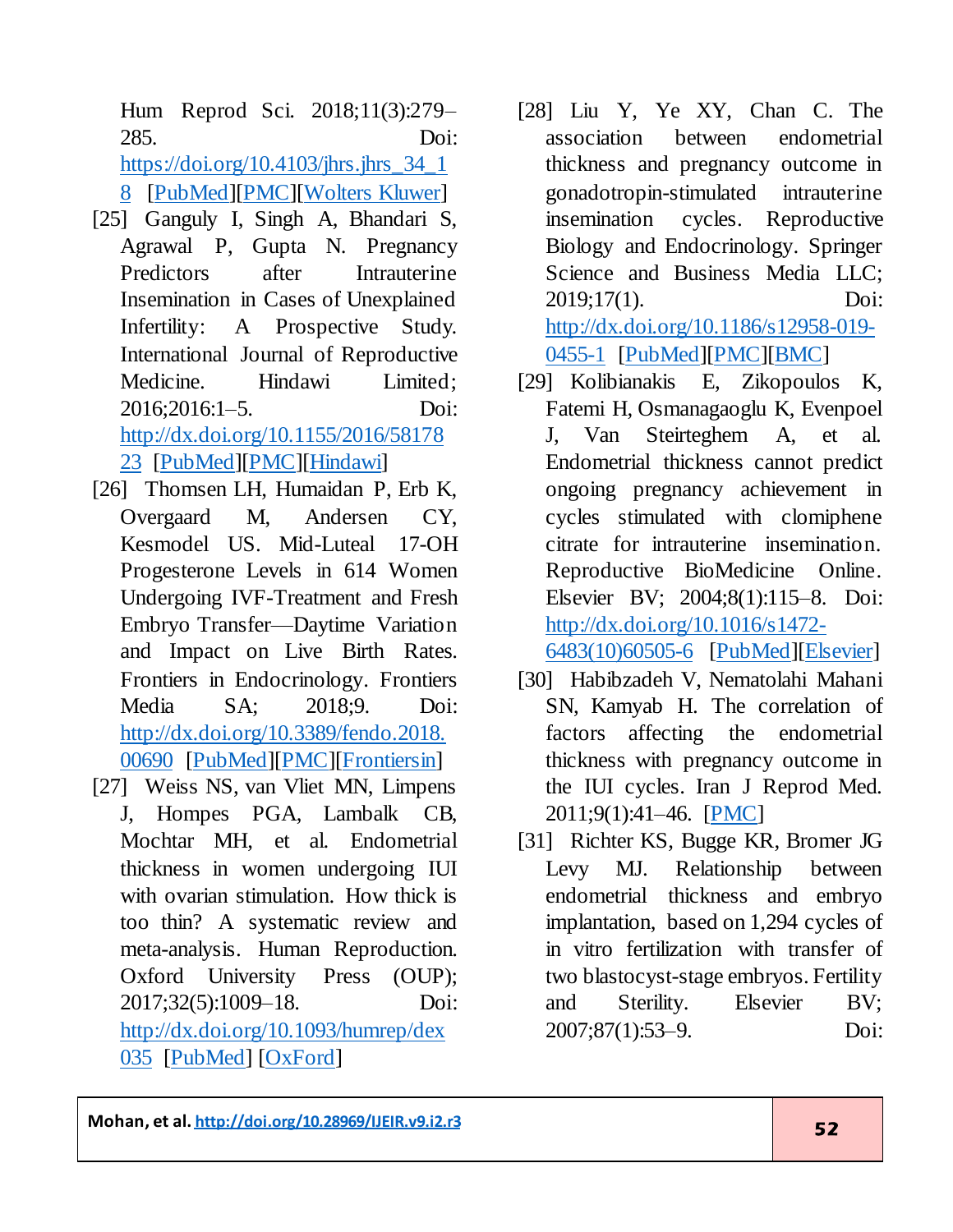[http://dx.doi.org/10.1016/j.fertnstert.2](http://dx.doi.org/10.1016/j.fertnstert.2006.05.064) [006.05.064](http://dx.doi.org/10.1016/j.fertnstert.2006.05.064) [\[PubMed\]](https://www.ncbi.nlm.nih.gov/pubmed/17081537)[\[Elsevier\]](https://www.fertstert.org/article/S0015-0282(06)03158-X/fulltext)

<span id="page-14-0"></span>[32] Brown SE, Toner JP, Schnorr JA, Williams SC, Gibbons WE, de Ziegler D, et al. Vaginal misoprostol enhances intrauterine insemination. Human Reproduction. Oxford University Press (OUP); 2001;16(1):96–101. Doi: [http://dx.doi.org/10.1093/humrep/16.1](http://dx.doi.org/10.1093/humrep/16.1.96) [.96](http://dx.doi.org/10.1093/humrep/16.1.96)

[\[PubMed\]](https://www.ncbi.nlm.nih.gov/pubmed/11139544)[\[OxFord\]](https://academic.oup.com/humrep/article/16/1/96/3113923)[\[ResearchGate](https://www.researchgate.net/publication/12188771_Vaginal_misoprostol_enhances_intrauterine_insemination)]

- <span id="page-14-1"></span>[33] Moslemizadeh N, Moghadam TG, Peyvandi S. Evaluation of vaginal misoprostol effect on pregnancy rate after intrauterine insemination. Pak J Biol Sci. 2009;12:64–68. [\[Scialert\]](https://scialert.net/fulltext/?doi=pjbs.2009.64.68)
- <span id="page-14-2"></span>[34] Barroso G, karchmer S, Castelzo E, Carball E, Kably A. A prospective randomized trial of the impact of misoprostol (PgE1) on pregnancy rat after intrauterine insemination (IUI) therapy: a preliminary report. Ginecol Obstet Mex. 2001;69:346–350. [\[PubMed\]](https://www.ncbi.nlm.nih.gov/pubmed/11816531)
- <span id="page-14-3"></span>[35] Chikkagowdra S, Patted SS, Desai BR. Randomized controlled trial on effect of vaginal misoprostol as an adjuvant after intra uterine insemination. Int J Health Sci Res. 2013;3: 24–28. [\[IJHSR\]](https://www.ijhsr.org/IJHSR_Vol.3_Issue.5_May2013/5.pdf)
- <span id="page-14-4"></span>[36] Zahiri SZ, Asgharnia M, Gholampoor A. Effect of vaginal misoprostol on pregnancy rate after intrauterine insemination: a randomized controlled trial. Iran J

#### Reprod Med. 2015;13(1):9–14. [\[PubMed\]](https://www.ncbi.nlm.nih.gov/pubmed/25653670)[\[PMC\]](https://www.ncbi.nlm.nih.gov/pmc/articles/PMC4306979/)

# *Biography*



#### **Zahraa Hamid Mohan**

She was born in Babylon. Iraq in 1992 (BVM) is a graduate from the Al-Qasim Green university college of veterinary medicine, graduated in 2016. she is anM.Sc. student in Applied Embryology at Al Nahrain University, the High

Institute of Infertility Diagnosis, and Assisted Reproductive Technologies.



#### **Dr. Nadia Mudher Sulaiman Al-Hilli**

She was born in Babylon, Iraq in 1976. She received the M.B.Ch.B. from College of Medicine, the University of Babylon in 1999, the Diploma in Obstetrics & Gynecology in

2005, Iraqi Board in Obstetrics & Gynecology (FIBMS) in 2006, the Part I MRCOG in 2006, and the Certificate of minimal access surgery from the Iraqi Ministry of Health in 2017. Currently, she is an Assistant Professor and the Head of the department in Obstetrics & Gynecology department, College of Medicine, University of Babylon. She is also a lecturer and supervisor of Ph.D. students in the High Institute of Infertility and Assisted Reproductive Technologies since 2016. She is a member of the medical education committee at the University of Babylon, College of Medicine, and a member of the scientific committee of Obs. & Gyne. department at the University of Babylon, College of Medicine. She participated in more than, 25 Symposiums, 3 International Symposiums, 18 National Conferences, 15 International Conferences, 16 Workshops, and 9 Training Courses. She published more than 21